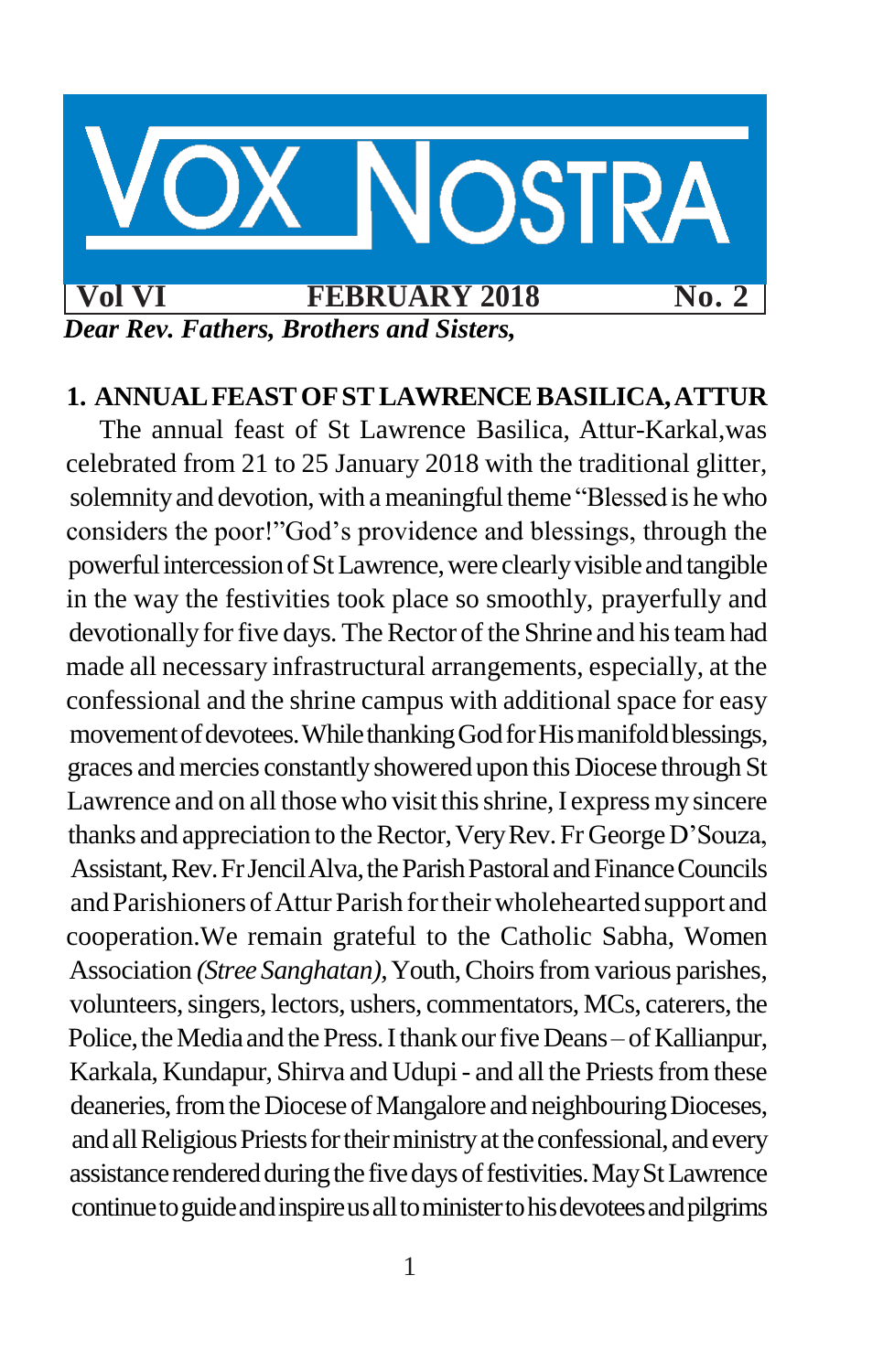knocking at his Shrine throughout the year for peace, solace, mercy andreconciliation.

#### **2. DAYOFCONSECRATEDLIFE**

2 ndFebruary every year is set aside as a day of consecrated life. This day is intended to help the entire Church to esteem ever more greatly the witness of those persons who have chosen to follow Christ by means of the practice of the evangelical counsels and, is intended to be a suitable occasion for consecrated persons to renew their commitment and rekindle the fervorwhich should inspire their offering of themselves to the Lord. We offer our best wishes to all religious men and women in our Diocese on this day set aside for them with the assurance of our prayers and appreciation for their support and apostolate.

#### **3. 26thWORLD DAYOFTHE SICK – 11FEBRUARY2018**

February 11 is celebrated as the World Day of the Sick, a celebration started by Pope John Paul II as a way for believers to offer prayers for those suffering from illnesses. The day coincides with the commemoration ofOurLadyofLourdes.The themeofthis year"s celebrationis**"Mater Ecclesiae (Mother of the Church):"Behold, your son...Behold, your mother. And from that hour the disciple took her into his home"**(Jn 19:26-27). Through his message, Pope Francis exhorts us that the Church's service to the sick and those who care for them must continue with renewed vigour, in fidelity to the Lord"s command(cf. *Lk* 9:2-6; *Mt* 10:1-8; *Mk* 6:7-13) and following the eloquent example of her Founder and Master.The entire message of Pope Francis is given as annexure 1 on page 8. Let us offer our prayerful support and encouragement to physicians, nurses, volunteers, family members and all those consecrated men and women committed to serving the sick and those in need. I request you, dear Rev. Fathers, to announce the importance of this day of the sick to be kept up on 11 February 2018 and to offer special prayers for them and those who so verygenerouslyassist them.Maythe familieswho take loving care of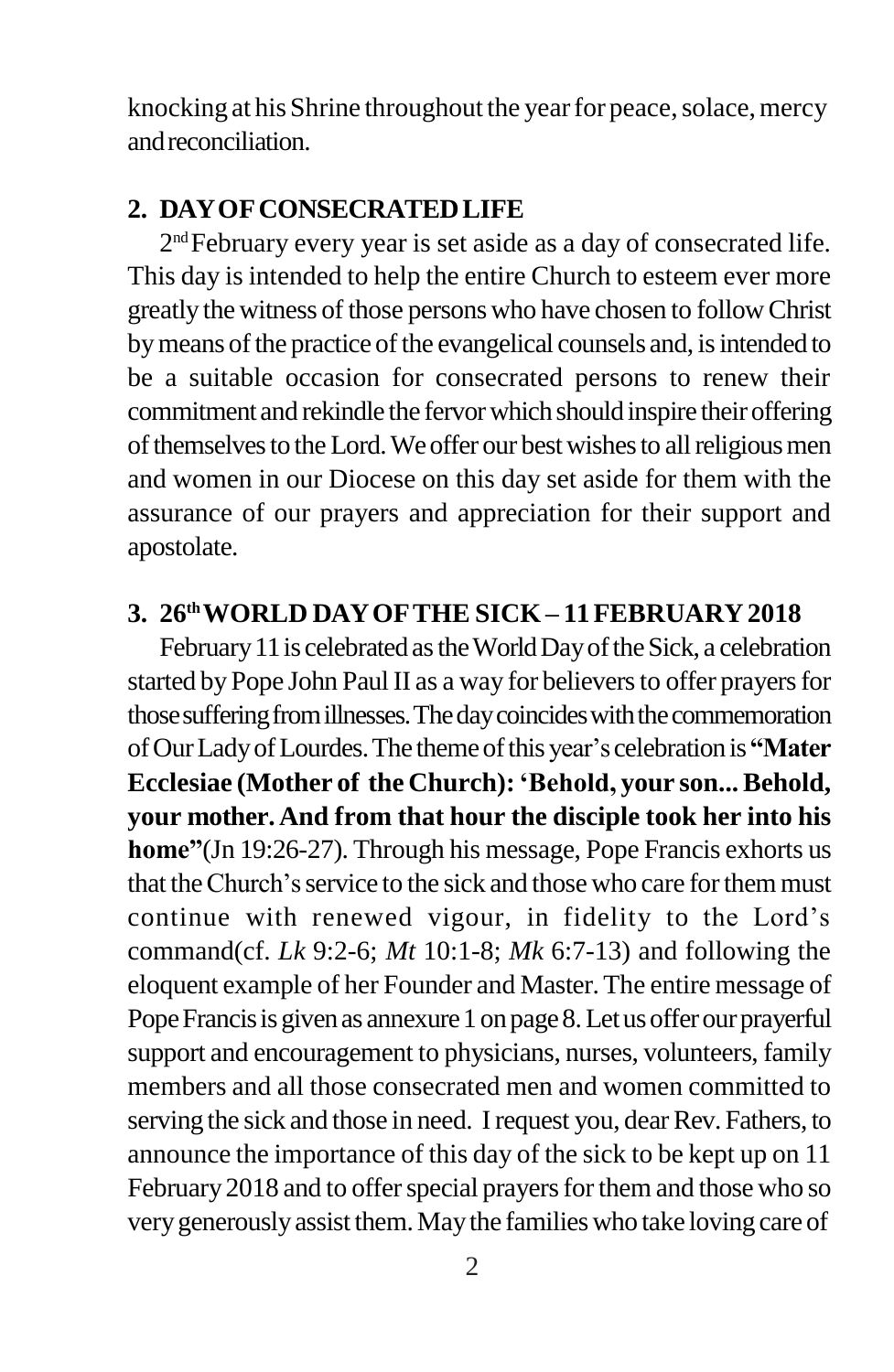the sick and the elderly be blessed and rewarded for their generous and selfless service to the sick and the suffering.

# **4. MISSIONARY HOLY CHILDHOOD DAY –11 FEBRUARY 2018**

The second Sunday of February, this year on 11th February, is celebrated asthe **Missionary Holy Childhood Day** the world over and the celebrations remind us of the need to bring children closer to Jesus. It is a day to enable the children to deepen their faith in Jesus and His love for the world. While we must thank God for all the children of the world, we must pray for all the children of the world and remind ourselves about our responsibility of making them better human beings and bring them closer to Jesus. Thanks to the efforts and motivation of the Commission for Evangelization and Proclamation, most of the parishes in our Diocese have established Missionary Children"s Association and we desire that every child should be made a member of the MissionaryChildhoodAssociation for forming them in faith. I request you, dear Fathers, to hold a meaningful liturgical celebration on this day for children. Youmay seek relevant material on liturgy and other assistance from Rev. Fr VincentCrasta, Director, in organizing the celebrations on this day.

### **5. SEASON OFLENT**

The**AshWednesday** this year will be celebrated on **14 February,**  which will mark the beginning of the holy season of Lent. "Lent is a sacred time of spiritual preparation for the celebration of Easter. The Lenten liturgy disposes both the catechumens and the faithful to celebrate the Paschal Mystery: Catechumens, through the various stages of Christian initiation; the faithful, through reminders of their own baptism through penitential practices" (LY,27). I take this occasion to wish all of you dear Rev. Fathers, Brothers and Sisters a holy and prayerful season of Lent. Our faithful do enter this season with great devotion, reverence and faith which is very heartening to note. I exhort Parish Priests to continue to organize the usual para-liturgical devotions in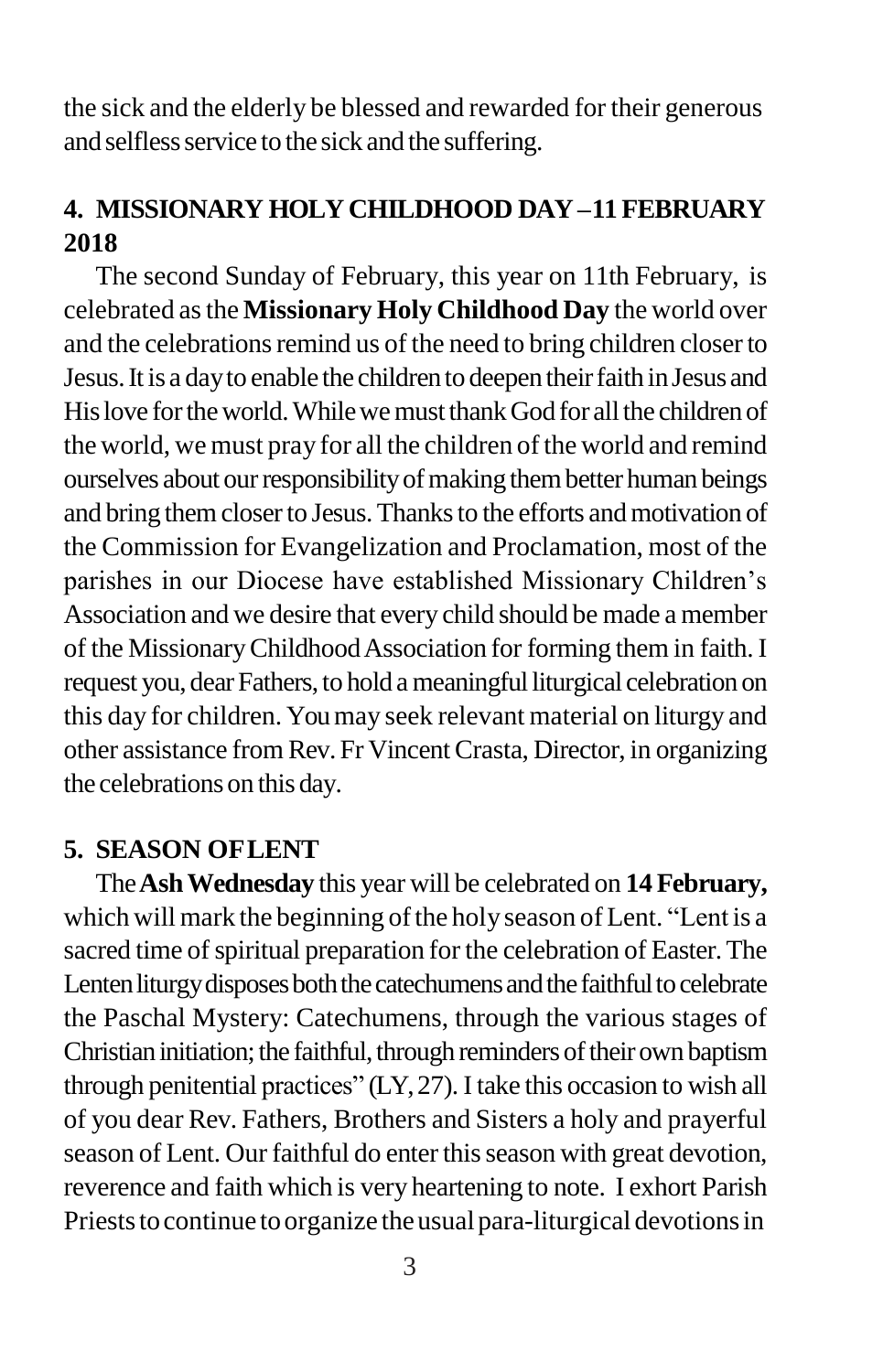vogue during Lent and promote daily Way of the Cross and reading of the Passion Narrative, its reflection and meditation in families uniting themselves to the suffering, passion and death of our Lord Jesus Christ. Do go through the liturgical norms pertinent to the Lenten season and to the celebration of Ash Wednesday given in pages 71-73 in *ORDO* 2018. Please see annexure 2 on page 12 for the message of Pope Francis for Lent 2018. While the days of fast, **Ash Wednesday and Good Friday** should be observed by the faithful like every year, I recommend that the faithful are motivated to observe the days of abstinence by choosing one of the following forms of prayer/penance/ works of Charity:

- 1. Attending Mass or making a 15 minute visit to the Blessed Sacrament or 15 minutes of Lectio Divina or a 15 minute meditation on the Passion of Our Lord or making the Way of the Cross
- 2. Missing breakfast or any onemeal
- 3. Taking strictly vegetarian meals (avoiding fish and eggs as well)
- 4. Abstaining from alcohol (for those who drink).
- 5. Abstaining from smoking (for those who smoke).
- 6. Abstaining from beverages (like tea/coffee between meals)
- 7. Giving 10% of one's daily earnings in charity
- 8. Abstaining from meat (forthose for whom it is a part of regular diet).

# **6. CBCI MEETING**

The 33<sup>rd</sup>General Body meeting of the CBCI will be held on 2-9 February 2018 at St John"s National Academy of Health Sciences, Bangalore,whichwill deliberate on the theme "**UnitedinDiversity for a mission of Mercy and Witness**". Let us pray that all the deliberations during the meeting are guided by the Holy Spirit when the Catholic Church hierarchy of our country comes together for this biennial meeting and thus be able to guide theChurch in India on the right path in realizing the mission entrusted to her by Jesus Christ, our Lord.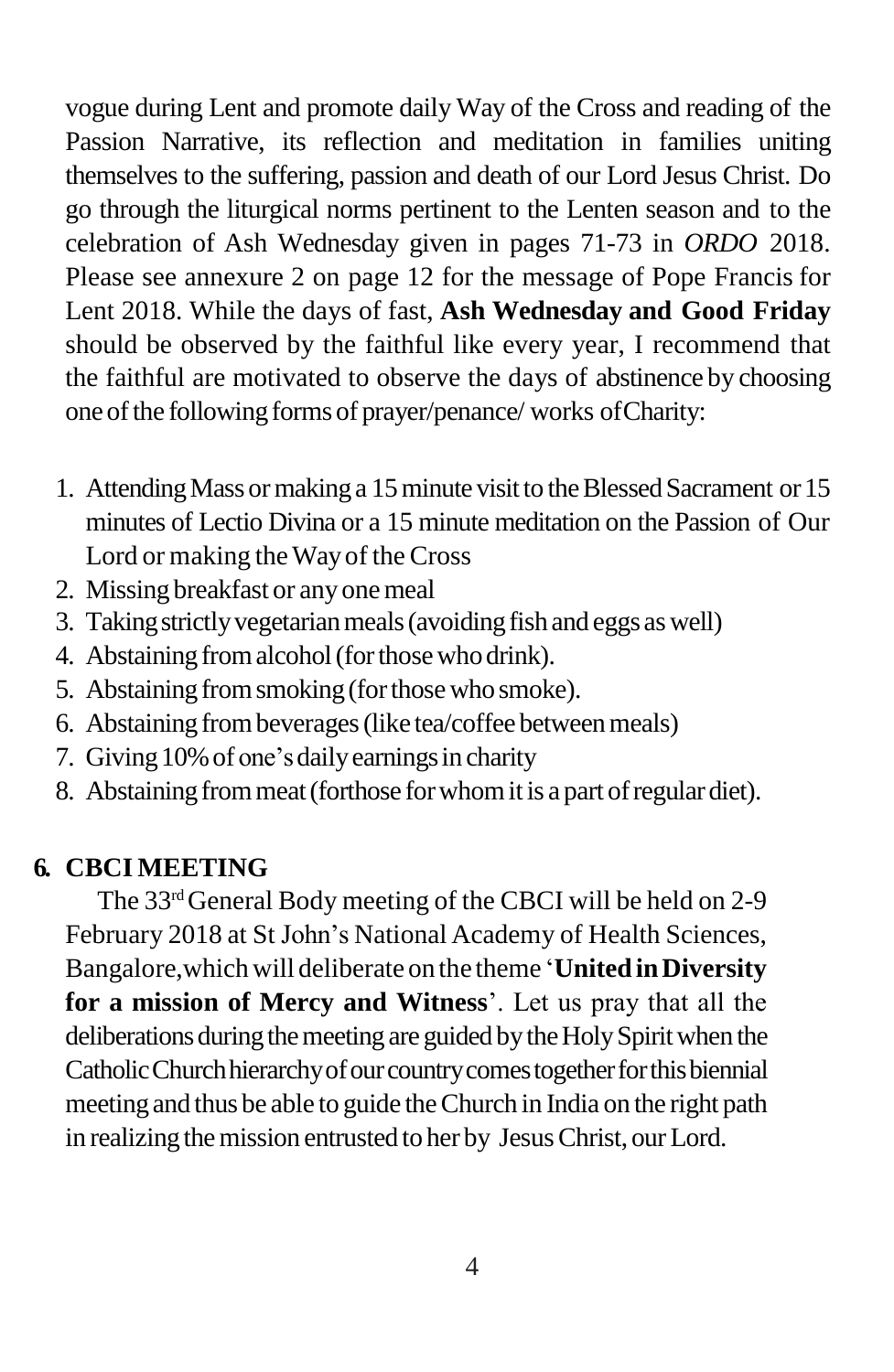**7. ST LAWRENCE SHRINE ATTUR KARKAL- MY STAMP** The Postal Department has brought out a special cover and "My Stamp" to mark the dedication and proclamation of St Lawrence Minor Basilica of Attur-Karkal which was released on 18 January 2018 in Sauharda Sabhabhavana at Attur. The initiative to bring out the special cover and stamp was taken by Mr M.K. Krishnayya, a retired bank officer, philatelist, curator and guide of Corporation Heritage Museum, Udupi. The special cover is dedicated to promote tourism andcreate awareness of the history of the Basilica. It carries a picture of the front view of the Basilica and statue of St Lawrence. The personalized "My Stamp" bears the face value of five rupees which can be used for postal envelopes, containing pictures of St Lawrence Minor Basilica and photo of the miraculous statue. Both will be available in post offices. We thank the Postal Department for granting us this unique privilege in honour of

St Lawrence Basilica.

# **8. INAUGURATION OF PRESBYTERY, BELFRY AND CHURCHATPILAR, SHIRVA**

The newly constructed Belfry and Church dedicated to Infant Jesus at Pilar, Shirva,were inaugurated and blessed by me on 02 January 2018 in the presence of a large number of priests and faithful. Priorto this, the new presbytery was inaugurated by V.Rev. Fr Stany Tauro, the Dean of Shirva Deanery and the Parish Priest of Our Lady of Health Church, Shriva. The construction of this beautiful Church of God was

completed in a short time, thanks to the determined efforts of the Parish Priest, V. Rev. Fr StanyTauro, and the whole-hearted cooperation and collaboration by the Parish Finance and Pastoral Councils, supportive parishioners, benefactors and the people of good will who contributed generously towards the building of the Church. I hereby express my sincere thanks and offer my congratulations to V.Rev. Fr StanyTauro and the parishioners for working hard and with commitment towards realizing their dream. I also thank and appreciate the contribution of the Salesian Fathers of Don Bosco Youth Centre, especially, Fr Kiran Nazareth, SDB for looking after the spiritual needs of the faithful at this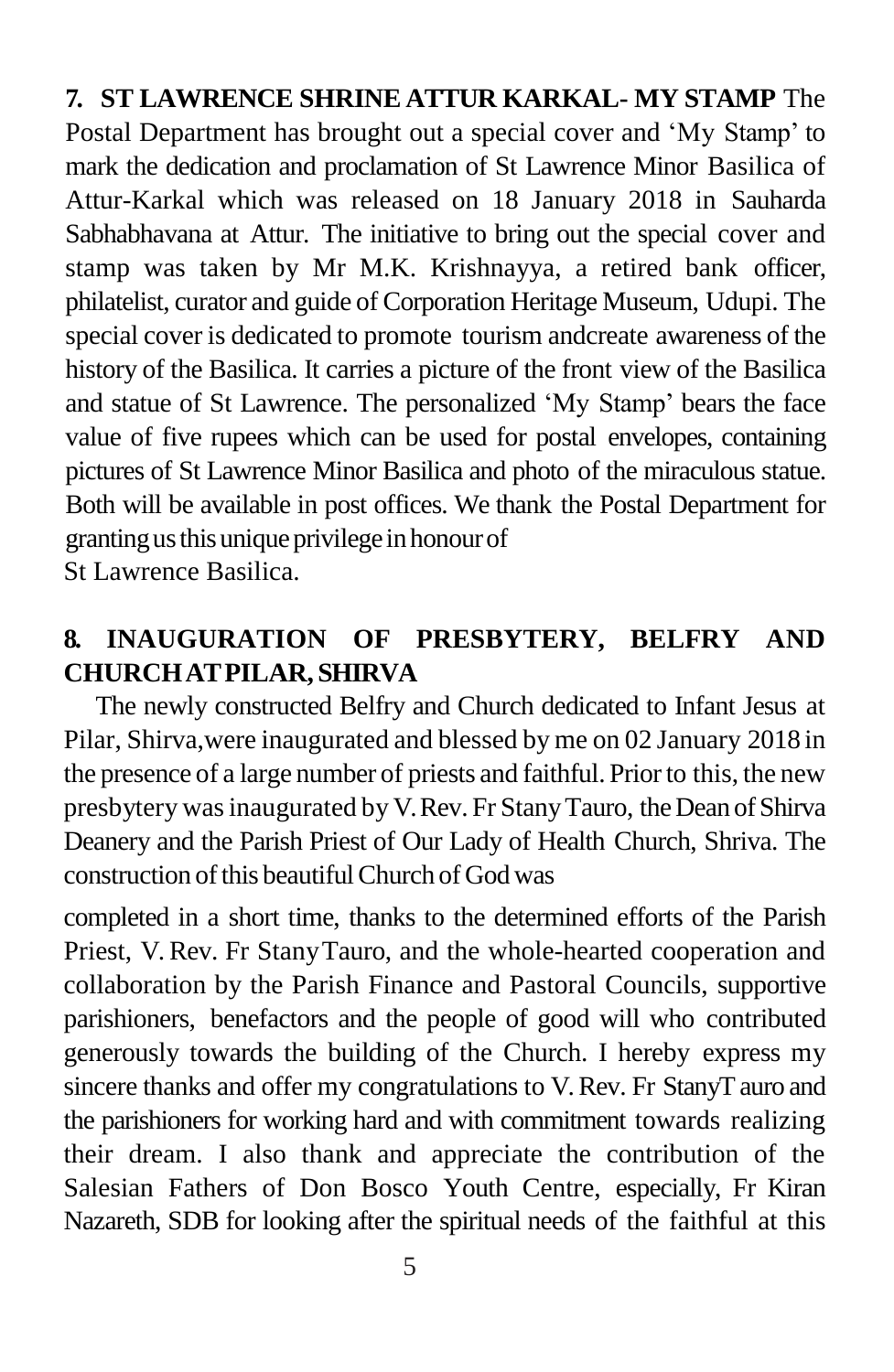substation and the support extended towards completing theproject.

### **9. DEDICATION OF NEW BELFRY AND CHURCH AT KALMADY**

The newly constructed Stella Maris Church at Kalmady was inaugurated and dedicated by me on 06 January 2018 and the new belfry was blessed by Most Rev. Robert Miranda, Bishop of Gulbarga, in the presence of Most Rev. Francis Serrao, Bishop of Shimoga and a large number of priests and the faithful. This boat shaped new Church attracts a large number of faithful and devotees. Thanks to the hard work and untiring efforts of the Parish Priest, Rev. Fr Alban D'Souza, and the whole-hearted cooperation and collaboration by the Parish Finance and Pastoral Councils, supportive parishioners, generous benefactors and people of good will who contributed their mite towards the building of the Church, making the construction of the new Church possible within a short period of time. I hereby express my sincere thanks and offer my congratulations to Rev. Fr Alban D'Souza and the parishioners for working hard and with commitment towards realizing their dream.

#### **10. IMPORTANT DAYS TO BE MARKED IN THE CALENDAR**

- A. Council of Priests' Meetings in 2018: March 16, June 15, Nov 30
- B. Diocesan Pastoral Council Meetings in 2018: Feb 28, June 16, Oct 19.
- C. Clergy Annual Retreat: 8 July evening to 13 July noon 2018.
- D. Ordination of Deacon: 24April 2018
- E. Meeting of Religious Superiors: March 11, Dec 16
- F. Chrism Mass: 22 March 2018.

Yours inChrist,

+ Gerald I. Lobo **Bishop ofUdupi**